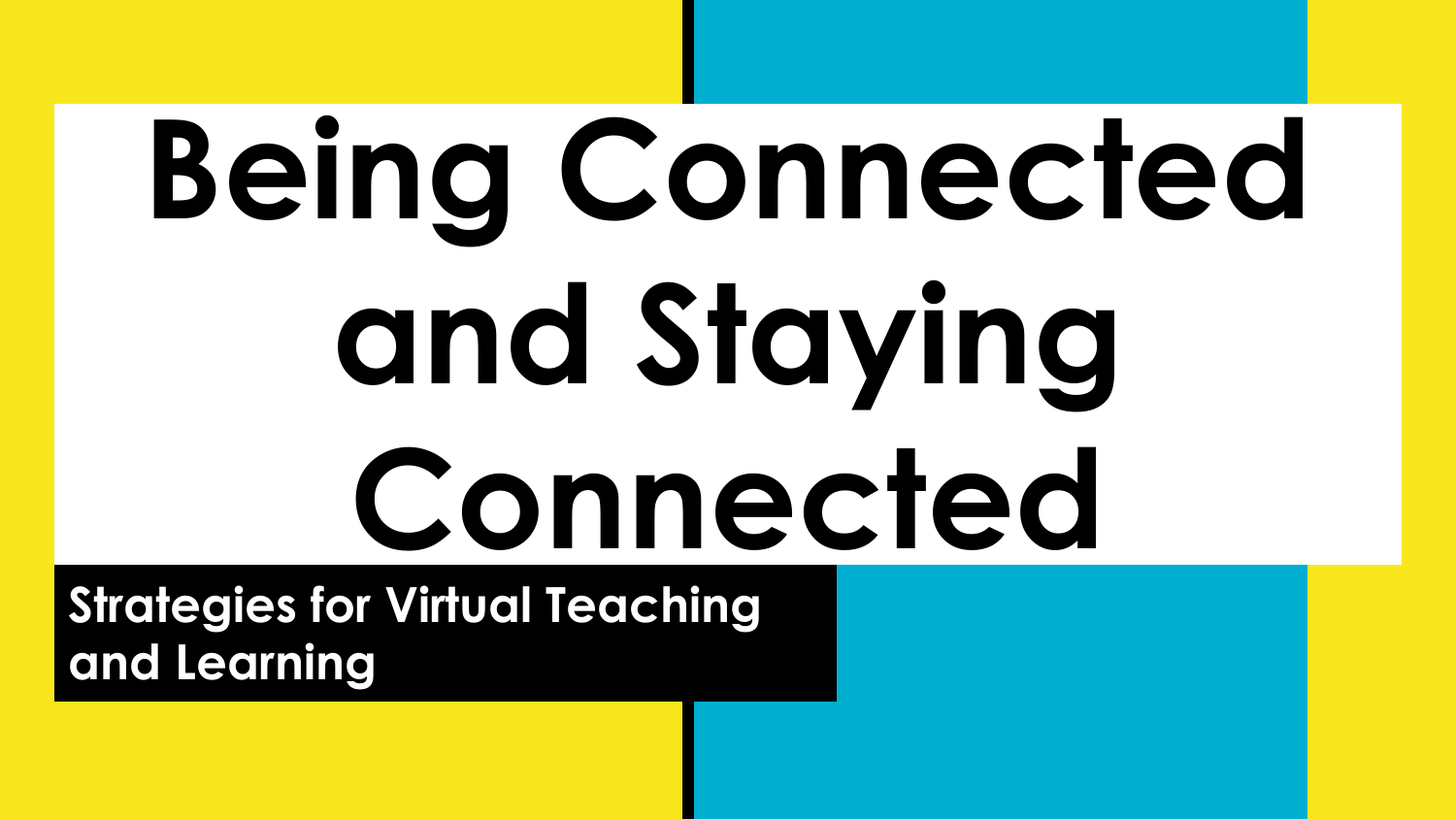## Building Community in Our Virtual Classrooms

How do we build a community in a virtual setting?

## **Synchronous**

- Camera-make it fun. So good to see your face! Still no face?...step by step
- Routine-did you have warm-ups, share on chat and together
- Break-out rooms-mix-it-up, cohort style
- Polling

## **A-Synchronous**

- Add pictures to profile
- Discussion Boards-chime in
- Feedback on Assignments-communicate and model expectations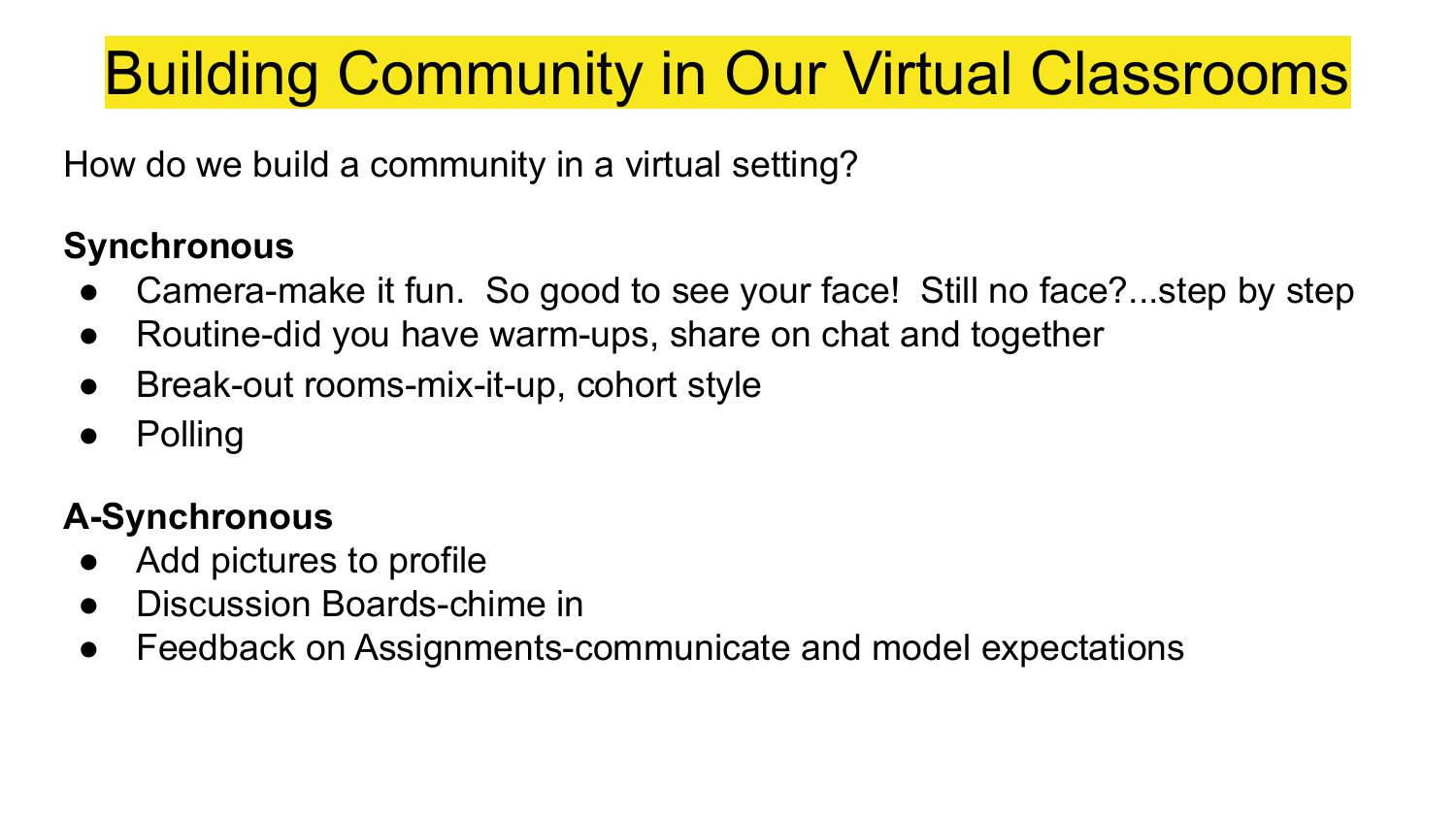### How do we stay connected to our students?

## **Routines**

#### Name

Short answer text

#### Who is the author of In Cold Blood? \*

John Grisham

◯ Truman Capote

◯ Harper Lee

What is the setting of the book? \*

Kansas City, Kansas

C Chicago, IL

Holcomb, Kansas

- Gradebooks
	- o Use LMS-Canvas experience
	- o Written-check once a week to pull people in
	- o Other ideas?
- Check-Ins
	- o Google Forms
	- Exit Slips
	- o Other ideas?
- Class Pages
	- o Weebly-remind and remind **again**
	- Post recordings-accessibility
	- o Other ideas?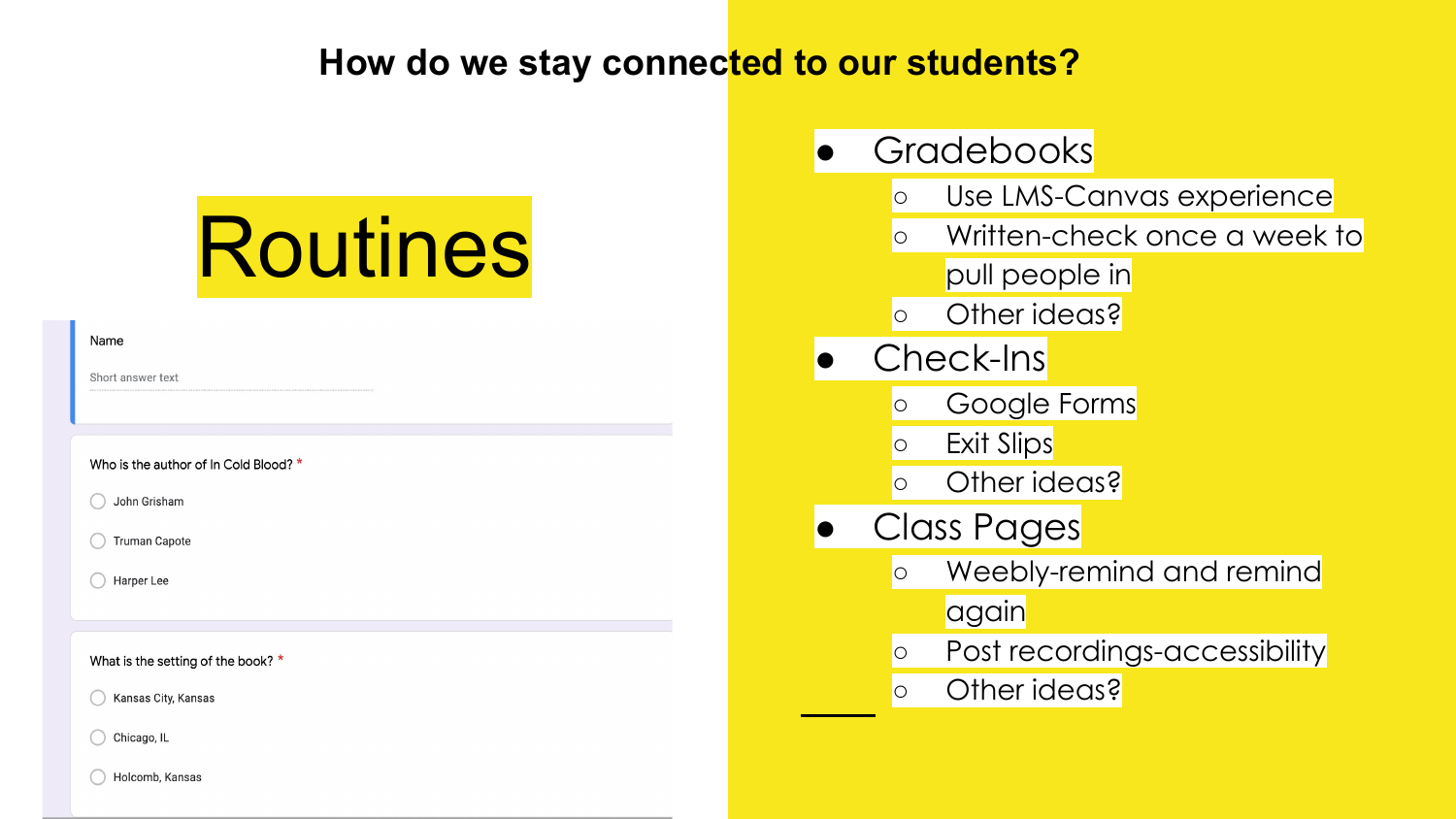### **How do we connect to our students?**

- **● How do your students prefer to communicate? Group emails okay?-good conversations to have**
- **● Do you use an LMS?-announcements are key-routine and random-email option**
- **● How about assignment feedback?**
	- **● Video option**
	- **● Specifics for re-submit options**
	- **● Copy and paste into word and email**
	- **● Handwritten notes-scan option (CamScanner on my phone)**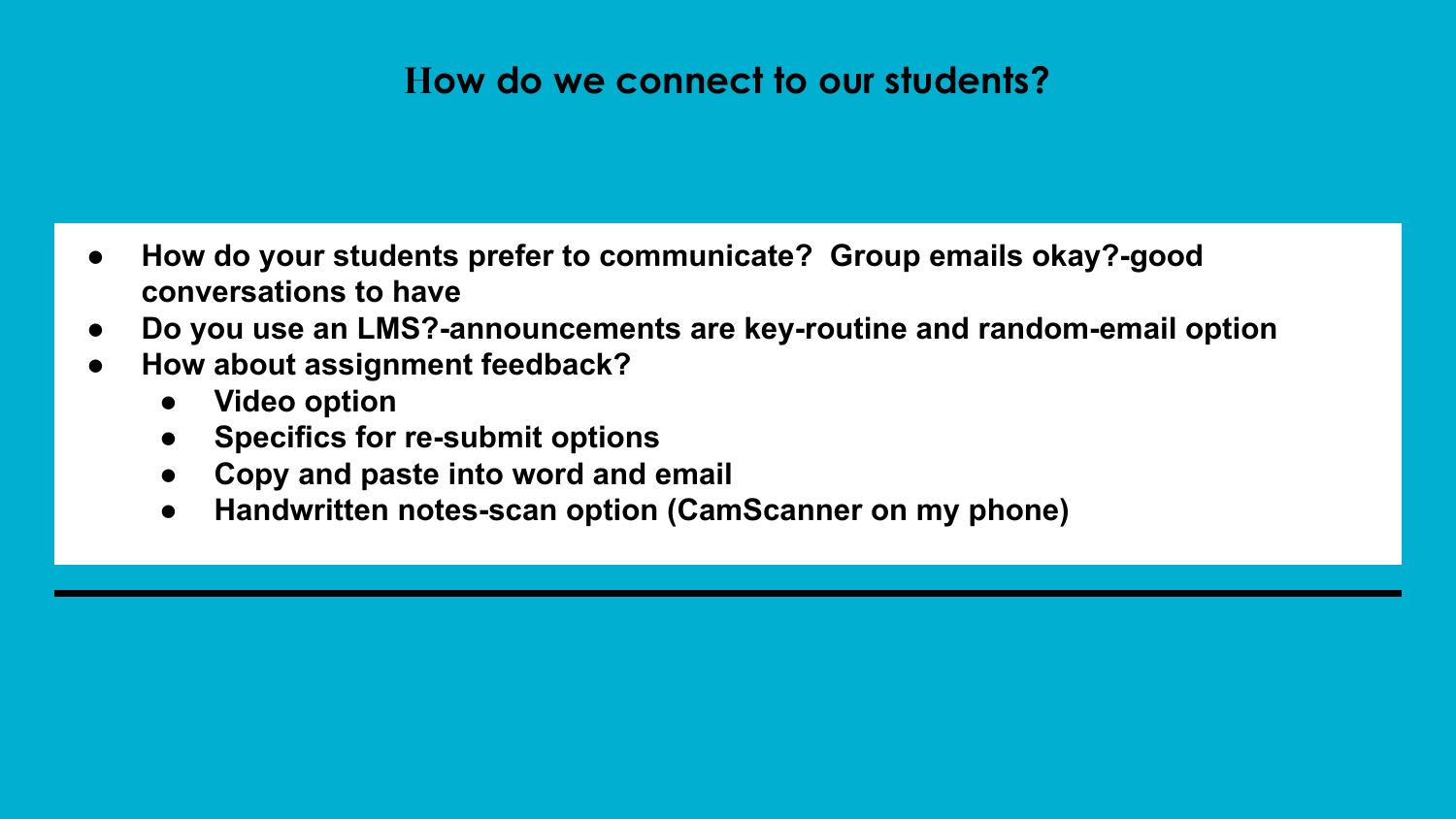## **How do we connect to our students?**

## **TEXTING!!**

- **● Google Voice**
- **● Remind**
- **● What's App**

**Are there any reminders I could or should send today? Is there anyone I can reach out to for an extra boost?**